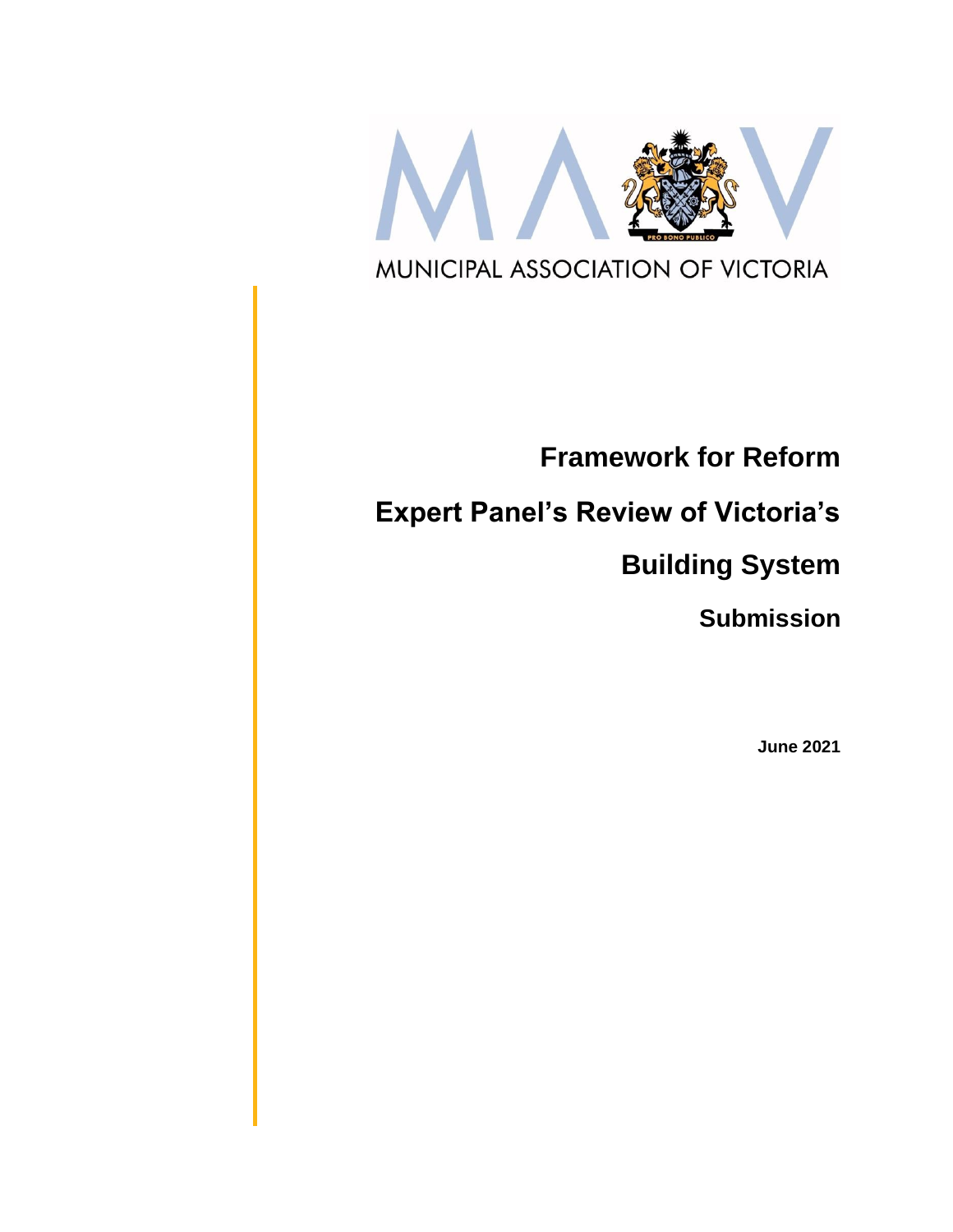

#### *© Copyright Municipal Association of Victoria, 2021.*

*The Municipal Association of Victoria (MAV) is the owner of the copyright in the publication MAV Submission – Framework for Reform June 2021.* 

*No part of this publication may be reproduced, stored or transmitted in any form or by any means without the prior permission in writing from the Municipal Association of Victoria.* 

*All requests to reproduce, store or transmit material contained in the publication should be addressed to MAV reception.*

*The MAV does not guarantee the accuracy of this document's contents if retrieved from sources other than its official websites or directly from a MAV employee.*

*The MAV can provide this publication in an alternative format upon request, including large print, Braille and audio.* 

*While this paper aims to broadly reflect the views of local government in Victoria, it does not purport to reflect the exact views of individual councils.*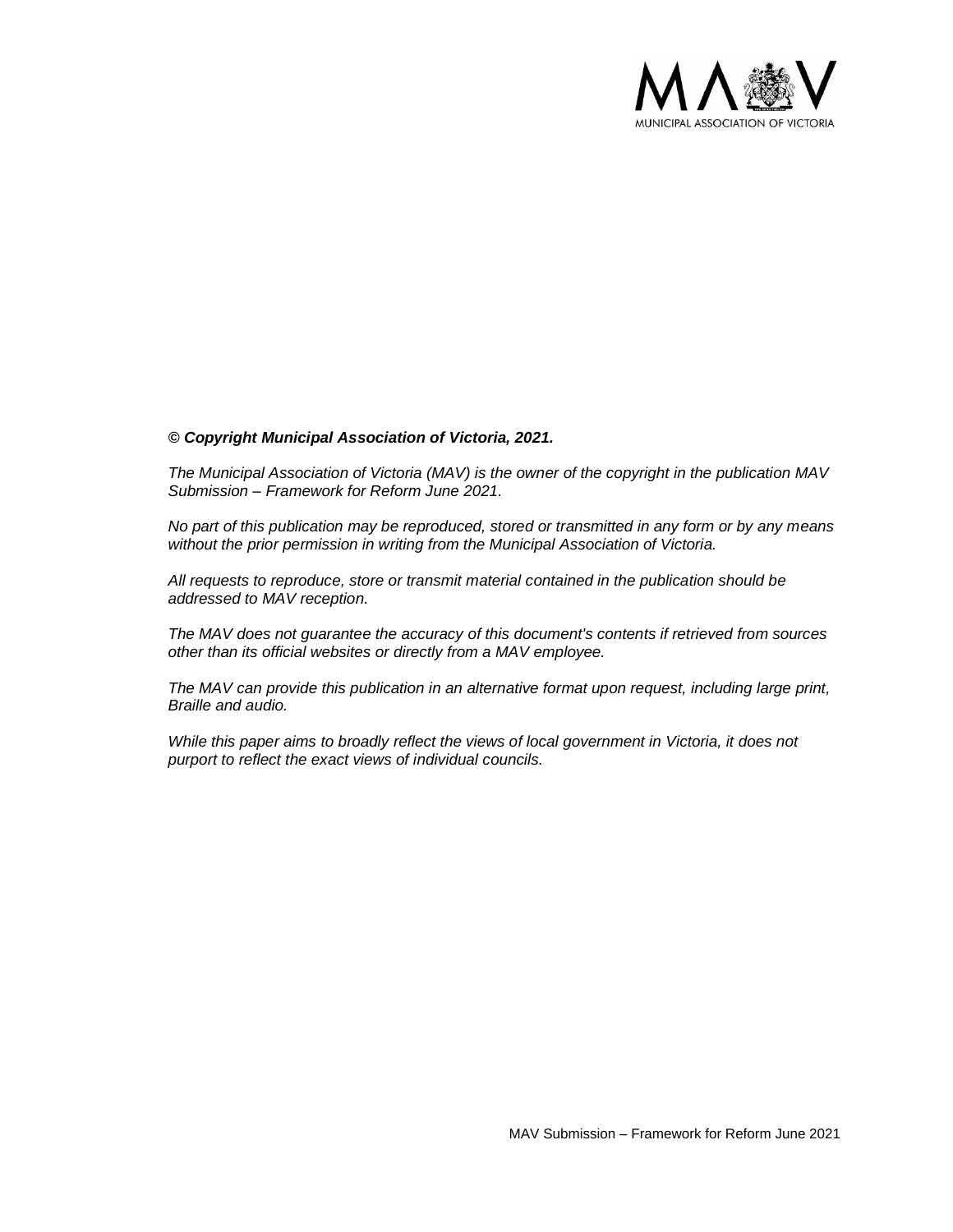

# Table of contents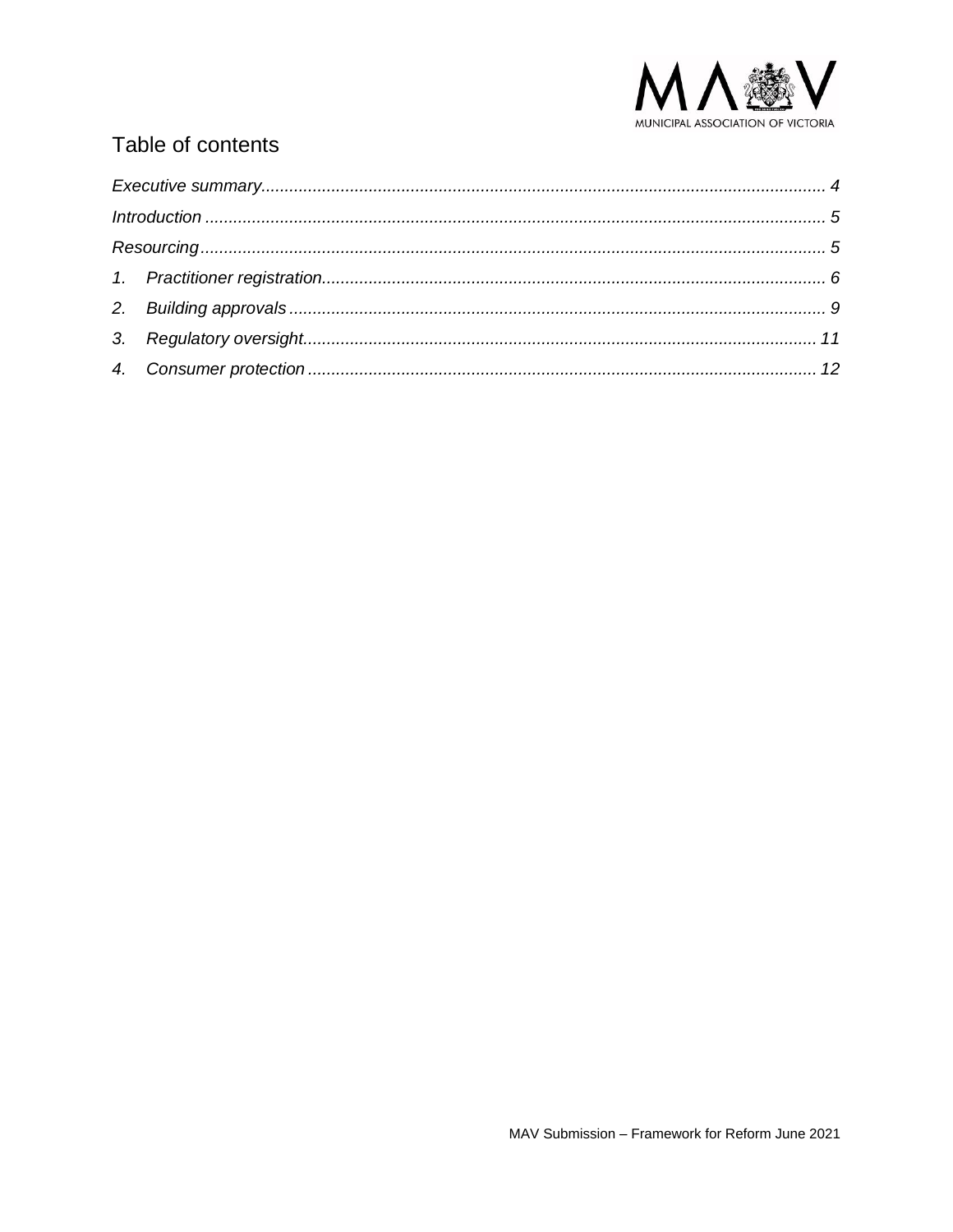

# <span id="page-3-0"></span>**Executive summary**

Victoria's building regulatory system has failed to adequately protect the community and promote compliant building work. Major changes are needed to address this. Minor shifts, such as increased resourcing for regulators, more proactive disciplinary action, and providing greater clarity on the roles of various parties will not be enough to fix the system.

One critical flaw in the system is the inherent conflict of interest of developers being able to appoint their own building surveyor to certify, inspect, and sign-off buildings. At no point is an independent practitioner, someone who does not rely on developers engaging them for ongoing business, required to take part. This is unacceptable not just for high-rise apartment buildings, but for all buildings. Building owners, tenants, and the public at large are vulnerable to deficient building work. Risks to life and safety and major financial losses can too easily be the result of corners being cut.

This review gives Victoria an opportunity to embed protection for consumers and the public into the fabric of our building regulatory system. The review and any associated reforms should ensure that:

- Stronger regulation is provided for all classes of buildings, while allowing for a risk-based approach that sees additional scrutiny for high-risk and complex buildings.
- Statutory inspections are required to be undertaken by a practitioner independent of the developer.
- The regulatory system enables and supports councils to play a greater role, through both resourcing and improved role clarity.
- Practitioner regulation and building regulation is split between the Victorian Building Authority and the State Building Surveyor respectively
- Responsibilities of other practitioners, including tradespersons and building designers, are clearer.
- Practitioner conduct is actively enforced, with those unwilling to improve their conduct removed from the industry.
- Codes of conduct and a proactive duty is considered to enable regulators to address poor practice before it leads to poor outcomes.
- Roles of various bodies with a regulatory role, and the interactions between them, are clearly defined in legislation.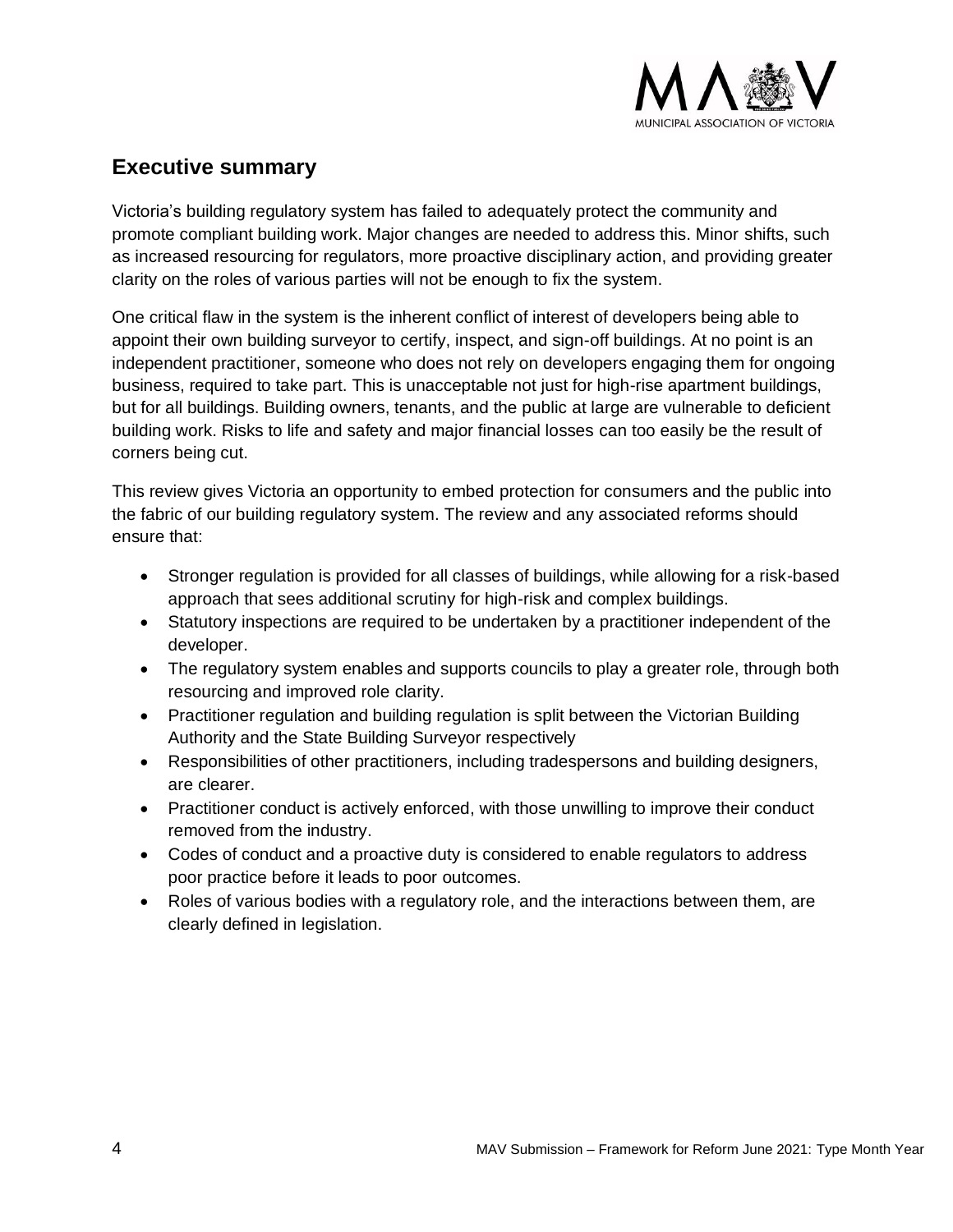

# <span id="page-4-0"></span>**Introduction**

The Municipal Association of Victoria (MAV) welcomes the opportunity to provide a response to the *Framework for Reform* discussion paper released by the independent expert panel looking at Victoria's building system.

The MAV is the peak representative and advocacy body for Victoria's 79 councils. The MAV was formed in 1879 and the *Municipal Association Act* 1907 appointed the MAV the official voice of local government in Victoria.

Today, the MAV is a driving and influential force behind a strong and strategically positioned local government sector. Our role is to represent and advocate the interests of local government; raise the sector's profile; ensure its long-term security; facilitate effective networks; support councillors; provide policy and strategic advice, capacity building programs and insurance services to local government.

The panel's discussion paper includes a model for building approvals reform that was proposed by the MAV. This model was developed through a working group of council officers and external expertise. This submission has been further informed through subsequent consultation with councils.

# <span id="page-4-1"></span>**Resourcing**

We recognise that the panel is planning to examine resourcing of the system later. While we agree that the fundamentals of the system should be established first, and then methods to resource various responsibilities examined later, there are principles that must be established at the outset. Our support for reforms is predicated on the proper resourcing of councils to fulfil the responsibilities they are assigned.

Councils are already inadequately resourced to undertake their current responsibilities. Rate capping constrains councils' control over their main revenue source. This means councils are not easily able to take on additional responsibilities without shedding existing ones.

A functioning regulatory system is critical to the health and safety of all Victorians. Our view is that the construction industry also benefits from a strong and sustainable regulatory system because it engenders consumer confidence in Victoria's building stock. Regulation of the construction industry should therefore largely be resourced by placing a levy on building activity in some form.

For some functions, such as mandatory inspections or lodgment of documents, a fee for service model could work well. If consumer choice is taken away from the inspection phase, prescribed fee levels would need to be investigated.

For other functions such as proactive or complaint-driven responses to building work a broader resourcing model is needed. We believe that the building levy could serve this purpose well.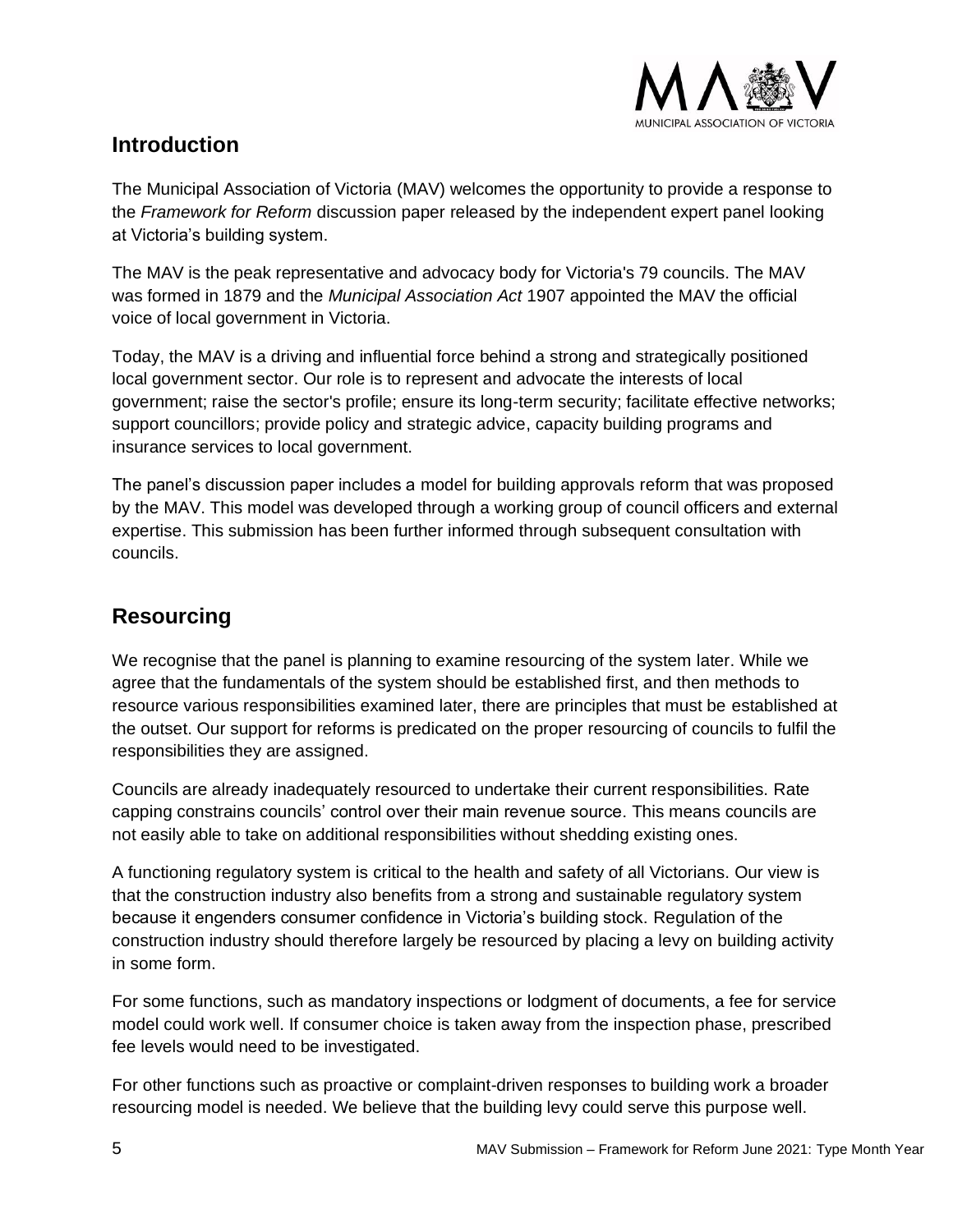

There are also different options for how resources should be distributed. We believe resourcing for building control should be hypothecated, both at the state and local level. The state government should not be able to divert funds away from local government, nor should local government be able to use funds provided for building control for other purposes. Hypothecation should include consideration of the degree of impact council building control functions have on on-costs such as insurance premiums, as this may be significant.

One potential model to fund proactive work by local government is that of service agreements. This is a model currently used for tobacco enforcement. Councils are funded by the state government to carry out a specific number of compliance activities. In building control this could be linked to an agreed Municipal Building Control Plan.

# <span id="page-5-0"></span>**1. Practitioner registration**

### **How can accountability across all construction work be improved?**

While much focus is placed on the role of the building surveyor, compliance must be first and foremost addressed by those doing the work and those supervising on a day-to-day basis. Building surveyors are on site for a fraction of the time to conduct point-in-time inspections. It is an impossible ask for them to single-handedly address widespread issues of non-compliance in the building industry.

Requiring registration and licensing of trades is necessary to achieve higher standards on worksites. For practitioners with a greater supervision role registration rather than licensing should be required. One potential delineation could be that employee tradespersons require only a licence, whereas the contractor (as is the case currently where a named builder must be registered) or subcontractor must be registered.

Codes of conduct should be developed for all registered and licensed classes of practitioner. For licensed practitioners this should be a relatively simple code with the main purpose being a requirement not to undertake work outside their own capability.

# **Which currently unregistered practitioners should be considered for registration?**

We support the model of registration and licensing proposed by DELWP through consultation on [registration and licensing](https://engage.vic.gov.au/registration-and-licensing-building-trades) of building trades. For convenience, a summary graphic of DELWP's proposed approach is below.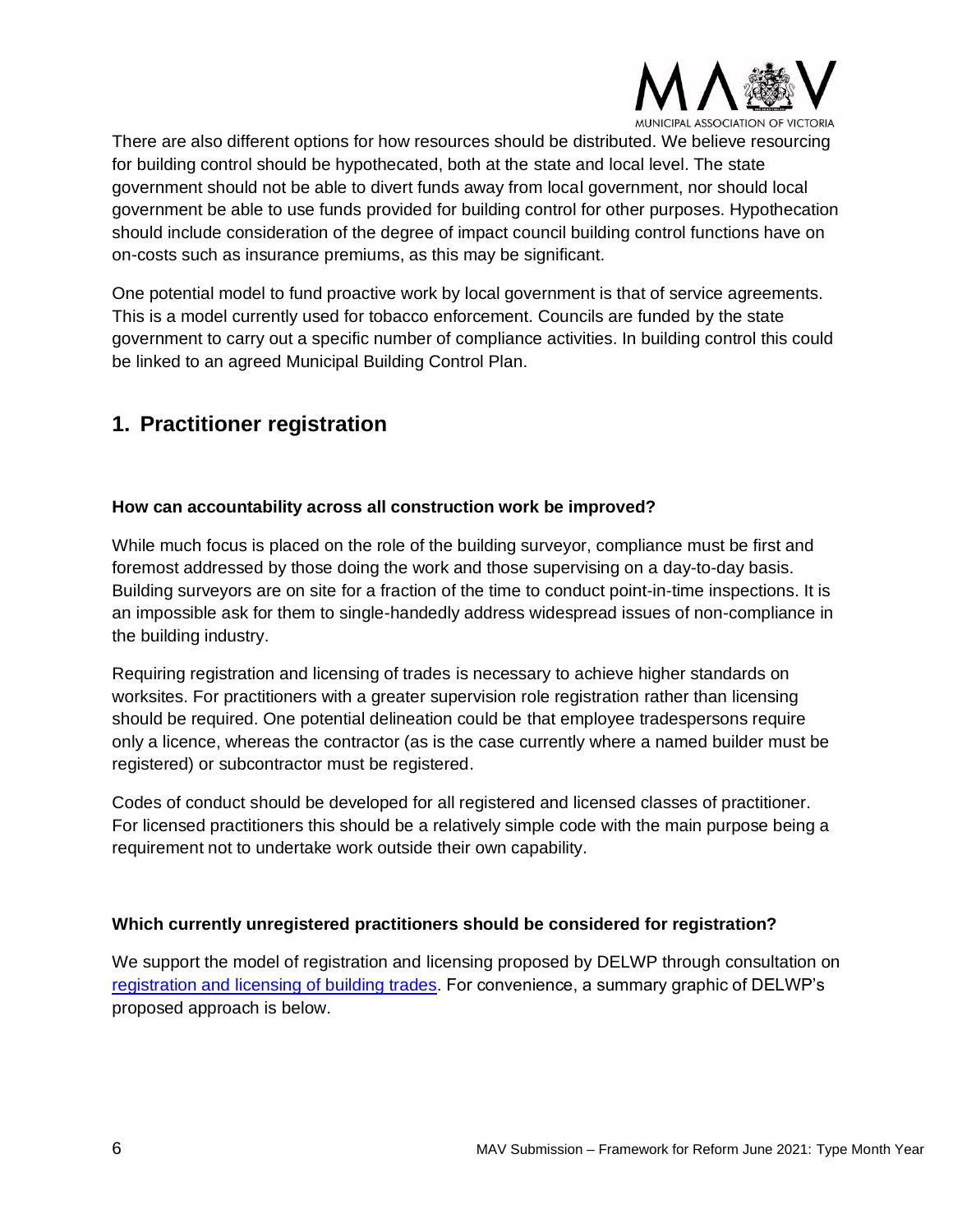

Figure 2.1 Summary of implementation plan

|       | <b>Implementation</b><br>Stage 1 | <b>Implementation</b><br>Stage 2                                                                                                                                                                    | <b>Implementation</b><br>Stage 3                                                                                            | <b>Implementation</b><br>Stage 4                                                                                                                             | <b>Implementation</b><br>Stage 5                                                                                                                                                     |  |
|-------|----------------------------------|-----------------------------------------------------------------------------------------------------------------------------------------------------------------------------------------------------|-----------------------------------------------------------------------------------------------------------------------------|--------------------------------------------------------------------------------------------------------------------------------------------------------------|--------------------------------------------------------------------------------------------------------------------------------------------------------------------------------------|--|
| Trade | Carpentry<br>٠                   | <b>Bricklaying and</b><br>٠<br>block laving<br>Waterproofing<br>٠<br>Wall and floor<br>tiling<br>Concreters<br>Painters &<br>$\bullet$<br>decorators<br>· Insulation work<br><b>Plasterers</b><br>٠ | * Solid plasterers<br>• Roof tiling<br>· Glazier<br><b>Excavator and</b><br>earthworks<br>Landscaping<br>Demolition<br>work | <b>Floor finishers</b><br><b>Trades involved</b><br>٠<br>in swimming<br>pool and spa<br>building<br>Other minor<br>building work<br>regulated in<br>Victoria | Work already<br>requiring a high-<br>risk work licence<br>under OHS Act<br>Scaffolding<br>-<br>Rigging<br><b>Steel fixer</b><br>Dogger<br>$\overline{\phantom{0}}$<br>Crane operator |  |

In consultation with councils, other specific trades were identified as worthy of consideration for registration or licensing including:

- Termite treatment
- Fencing
- Shop fitting

There is also merit in exploring requiring all construction workers to at least be licensed. This would give the regulator avenues for driving improved standards of construction work across the industry. A fallback category of "licensed tradesperson" or similar could be applied to workers not covered by a specific class. Licensing must be a relatively simple and inexpensive process to reflect both the number of workers this would cover, and the lower level of responsibility expected of them compared to registered practitioners.

Design practitioners should also be captured under a registration system. All classes of registration and licensing in the construction industry, including those of design professionals, should be handled by the one regulator.

# **Do you agree with developing practitioner competence frameworks to support systemwide industry competence?**

Competence frameworks would assist practitioners in understanding their obligations under the regulatory system. They should be accompanied by codes of conduct, which would form one of the key elements in approaches to disciplinary action.

# **Could accreditation by industry bodies or RTOs become part of the practitioner registration and/or licensing process? If so, how can we guarantee the improvement of practitioner standards through such a process?**

This could be incorporated into registration and/or licensing. The regulator would need to retain active and ongoing oversight to ensure there is an incentive on these bodies to retain and enforce high standards.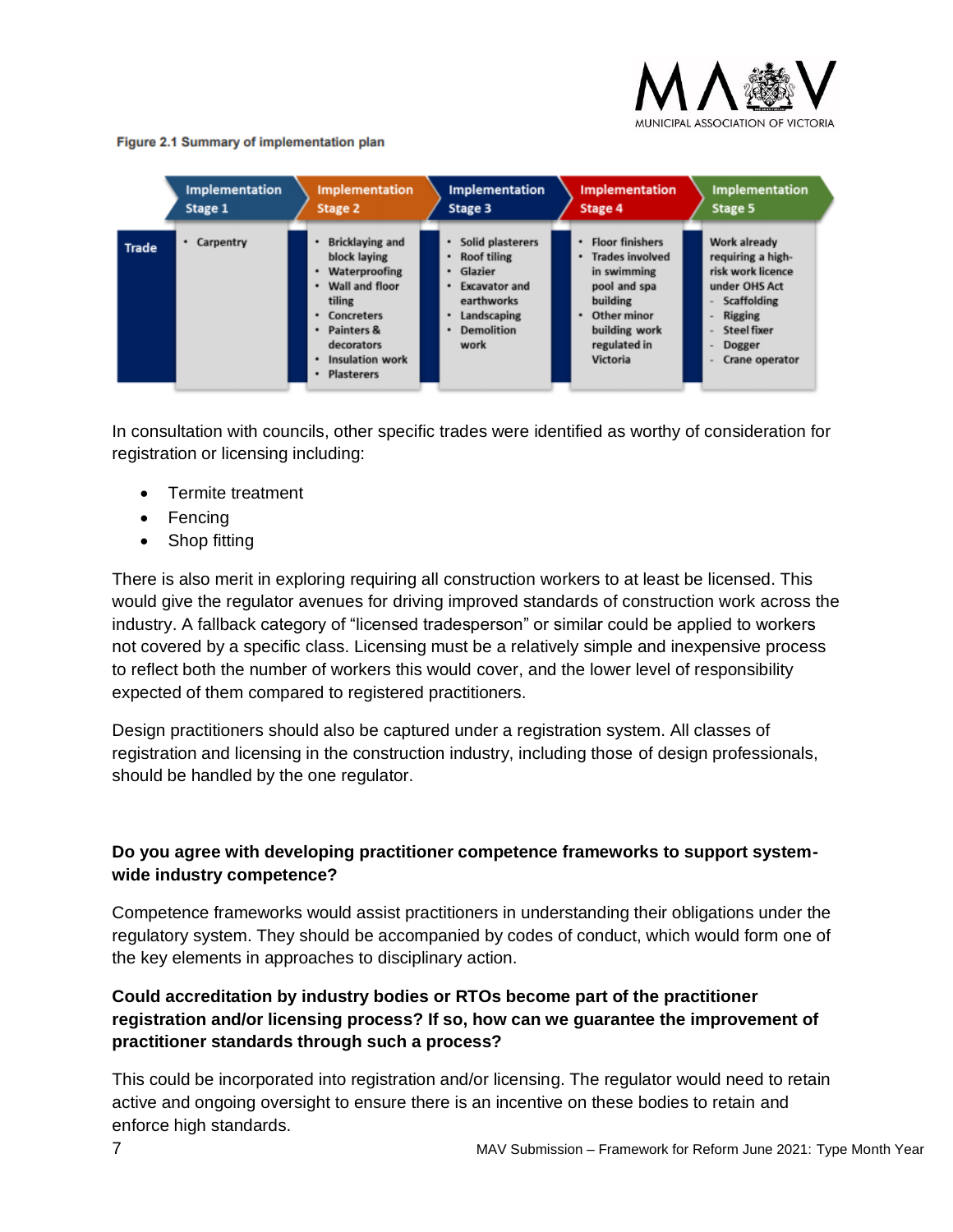

# **Should the NSW approach (see case study 1) to design practitioners be considered for Victoria?**

Responsibilities of design practitioners should be made clearer and be enforced more actively. Requiring design practitioners to certify that their design meets the NCC, including how any performance-based solution complies, should cause these practitioners to take their responsibilities more seriously. In many cases design practitioners will not have the necessary technical knowledge to make this certification and will rely on a consultant building surveyor's expertise. We see this as a benefit as it will better embed an attitude of compliance at early stages of design. Requiring self-certification will also provide regulators with a clear hook to pursue disciplinary action.

Documenting how a performance solution complies with the NCC should be a mandatory part of design documentation in an application permit. This is arguably required by Regulation 24 currently, however practice shows that this has not been sufficient.

## **What measures could be considered to boost the number of skilled building surveyors and technical experts?**

Better promotion of the profession and cadetships within local government are key elements of strengthening the building surveyor workforce.

A better performing building control system would also prove more attractive to retaining and attracting building surveyors. More equitable apportionment of responsibility and liability (and accompanying easing of insurance premiums), recognition of the relative risks each practitioner takes on in the fees charged (through removing some of the incentives to undercut and underdeliver), and an improved culture of compliance across the industry would all make building surveying a much more attractive prospect.

# **Are there other key issues and possible improvements that the Panel should consider?**

A proactive duty, such as that found in occupational health and safety law and, as of July 2021, environment protection law, would be of additional benefit to an active regulator. This would place a duty on persons to take reasonably practicable steps to minimise risks of harm. Such a duty already applies to persons designing buildings for use as workplaces under the *Occupational Health and Safety Act 2004*. Expanding this requirement to the design of all buildings is a logical step. This approach could also be taken to certain other classes of practitioner with a high degree of responsibility such as the relevant building surveyor or named builder (head contractor).

The key benefit of this approach is that it would allow the regulator to respond to poor practice, rather than having to wait for poor outcomes. A "reasonably practicable" test also makes the duty commensurate to a practitioner's resources and capability, and the severity and likelihood of harm occurring.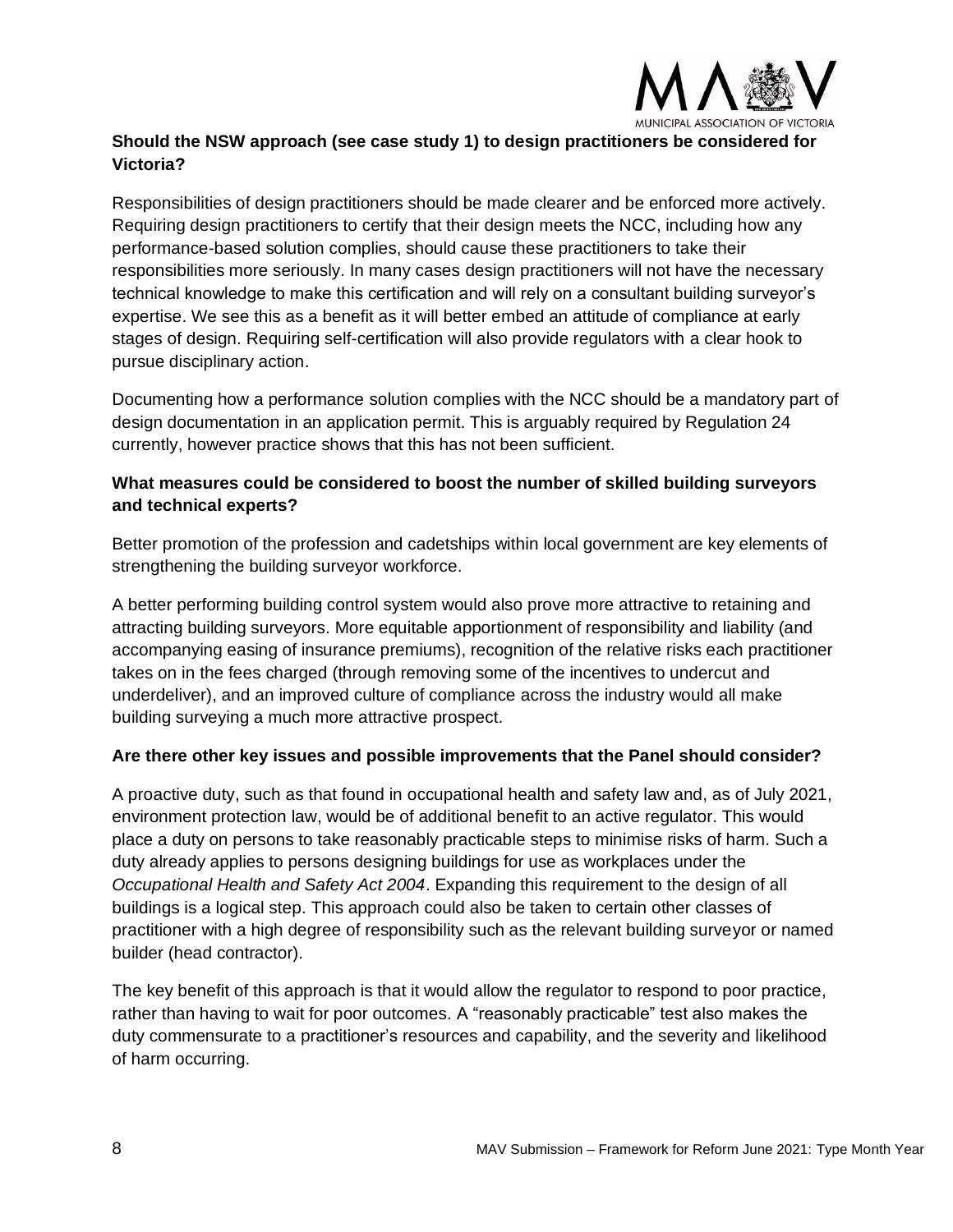

# <span id="page-8-0"></span>**2. Building approvals**

# **What do you see as the benefits and potential risks of the models described above? In particular, what are the implementation issues which the Panel needs to consider?**

The MAV proposed a model which is presented in the discussion paper. This model was developed with a working group of Municipal Building Surveyors, senior council management, and industry experts.

In responding to the discussion paper, we have chosen not to endorse a specific model from those proposed, but rather draw out what we believe are the key elements and outcomes that must be delivered. This has been informed by further consultation with councils, as well as highly constructive discussions with the expert panel and other involved stakeholders.

#### Independence of inspections

One of the fundamental outcomes of this reform process must be to break the link between developer and building surveyor at the inspection phase.

Having truly independent inspections of building work can assist to pick up problems that arise during certification. Over time, this should not only be an opportunity to address poor certification, but a driver of better practice in the certification phase. Building surveyors would know any deficiencies in certification are likely to be picked up through inspections and potentially lead to disciplinary action. Developers would similarly know deficiencies are more likely to be picked up and need rectification, carrying a cost in time and money. Developers would be incentivised to pick a rigorous building surveyor for certification to ensure the project is not held up by non-compliance detected through inspections.

Having independent inspections should allow developers to continue selecting a building surveyor to certify their plans, while removing much of the risk of that approach.

#### Inspections to be caused by the MBS

One option for independent inspections is having the relevant Municipal Building Surveyor (MBS) initiate mandatory inspections. The MBS could choose to either have themselves or delegated staff undertake the inspection, or engage a private building surveyor (PBS) to do so.

If this model were adopted there are important details to consider. Assigning an inspection to a PBS should not be a delegation of the MBS's powers. Rather, the MBS should be empowered to rely upon the report of a suitably registered PBS based on that practitioner being registered by the VBA (like the current immunity provided under Section 128 of the Act when relying on a certificate of compliance). If this is not the case, or if delegation of powers were required, every MBS would need to undertake oversight mirroring the VBA to satisfy themselves that the PBS is a suitable person. This would cause the entire system to grind to a halt.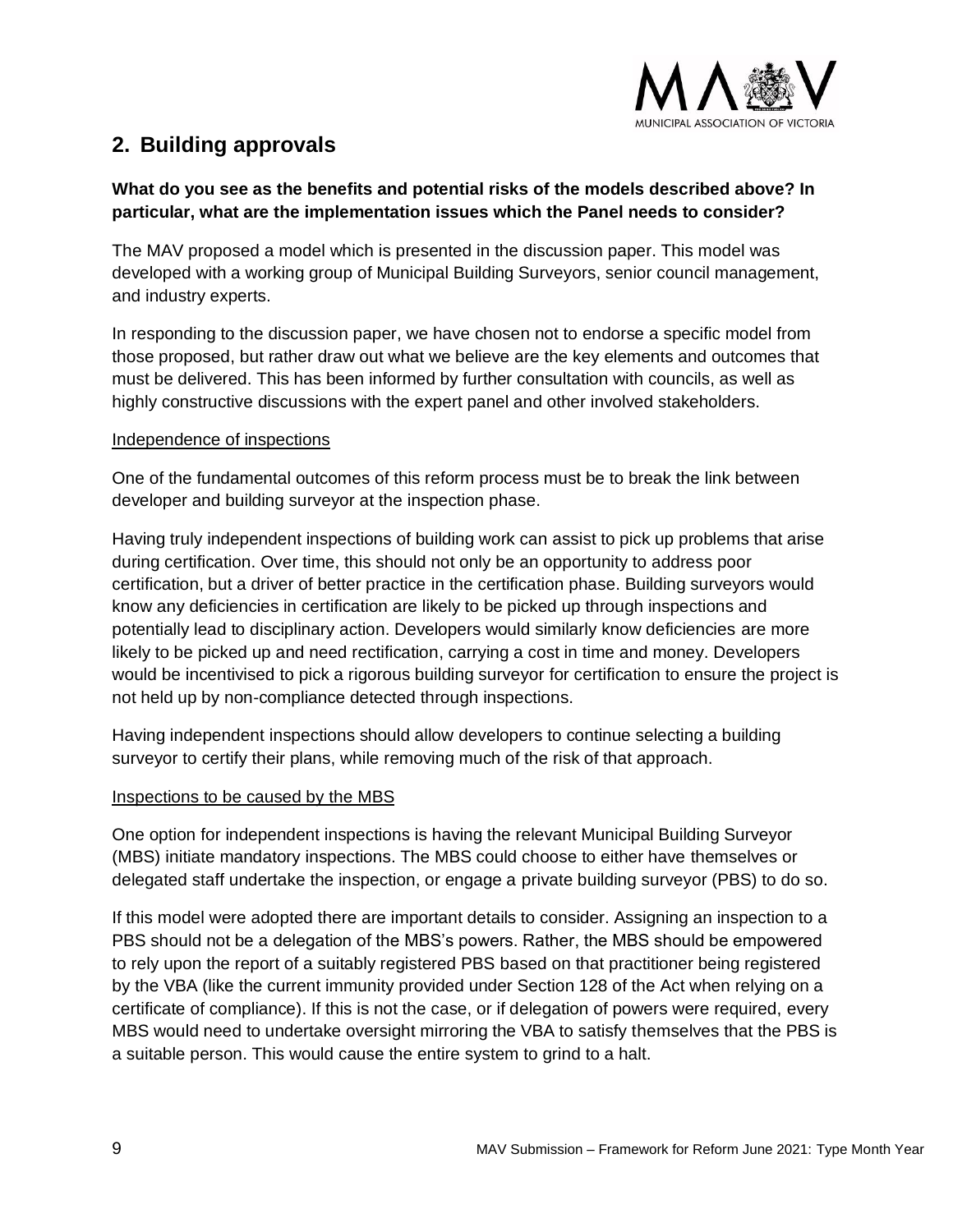

For minor instances of non-compliance, a PBS undertaking these inspections should be able to direct a builder to fix work. For more substantial non-compliance, or where a direction is not followed, the matter must be in the hands of the MBS to enforce.

It would be worthwhile exploring prescribed terms of engagement for PBS assignments to promote consistency and clarity for both councils and PBSs across Victoria.

#### Final completion

The issuing of an occupancy permit often does not mean the completion of building work, just that the building as it currently stands is fit for occupation. The introduction of a statutory step signifying building completion, accompanied by an inspection, would be a positive step in establishing when a building stops being a building site.

### **Do you agree that a stronger regulatory framework for building approvals for complex or high-risk building work is needed?**

A stronger regulatory framework is needed across the board. While we agree that the level of controls should be graduated with higher risk, the current system does not offer sufficient regulation of any class of building.

Options for complex or high-risk building work could include independent peer review of certification and additional mandatory inspection stages.

### **Are there any other potential approaches to strengthen accountability across the building approvals process that the Panel should consider?**

Once a stronger regulatory framework is established, we will still need proactive and wellresourced regulators to achieve meaningful change.

### **What other suggestions are there that would remove the potential for conflicts of interests between PBSs and builders, developers or design practitioners?**

Building practitioners have responsibilities under the Act and regulations to carry out compliant work. This obligation can conflict with the desire for developers to minimise costs and project timeframes.

Wherever a developer can appoint a practitioner of their choice there will be potential for conflicts of interest to arise. The design of the regulatory framework must account for this and determine where this is acceptable due to the interests of the developer and the public aligning closely enough, or sufficient safeguards being in place.

# **Is there merit in introducing a 'clerk of works' or similar oversight function into the approvals process?**

"Clerk of works" and "proof expert" appear to be two independent reforms.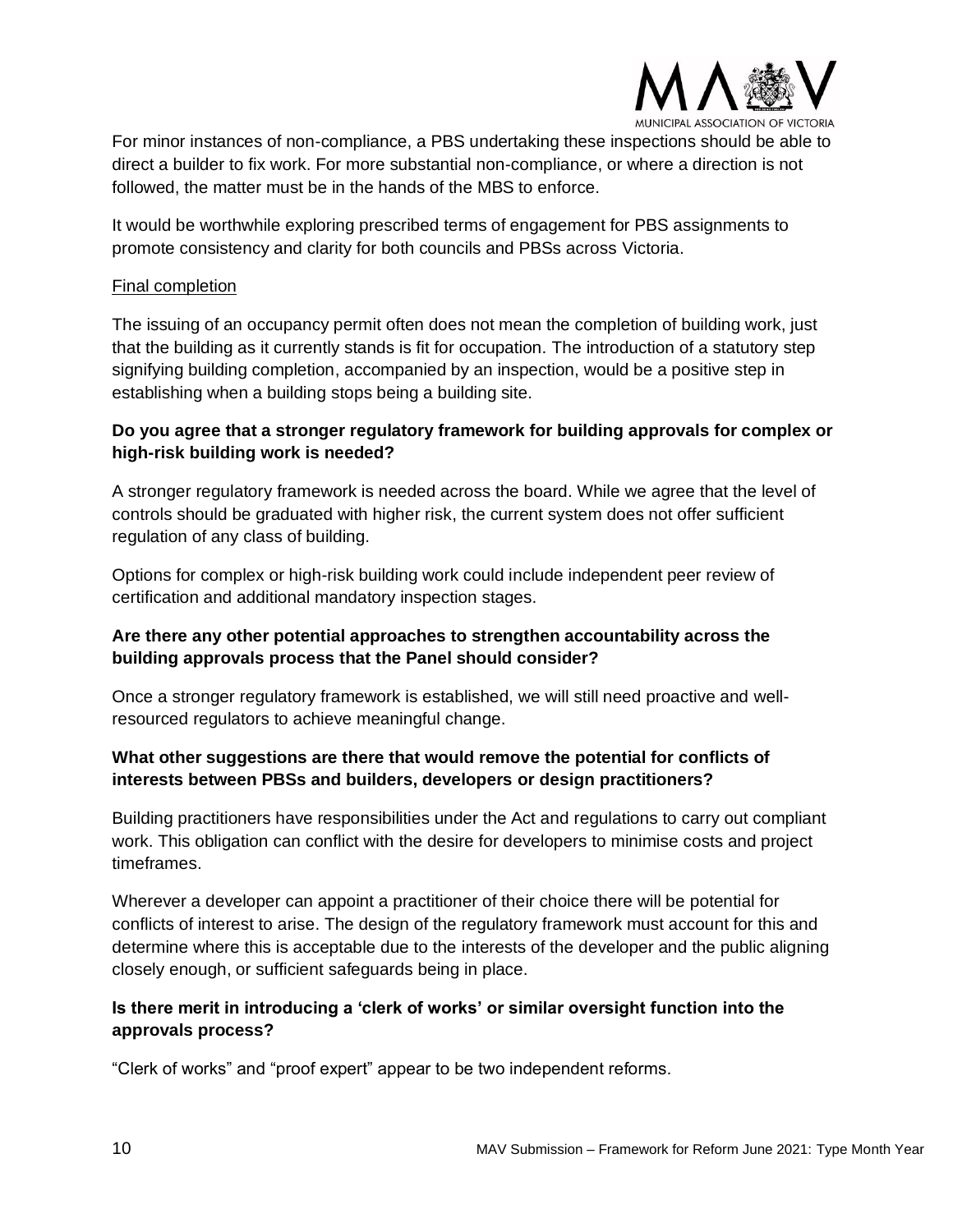

The clerk of works has generally acted as an on-site agent of the developer, designer, or architect, and undertaken a quality assurance role on their behalf. As such we do not believe this should be a mandatory requirement for projects. Focus should instead be on whether there are supporting reforms necessary to support developers voluntarily engaging a clerk of works, for example a specific registration class.

The concept of a proof expert appears to be more of a regulatory role. If appointed independently this could be a valuable addition to high-risk and complex projects such as apartment buildings. Being on-site day-to-day rather than at defined inspection points, this could pick up much of the role that is erroneously considered to be the role of the building surveyor in the current system.

# **Should the NSW system of requiring the developer to notify the regulator in advance of the issuing of an occupancy permit and associated enforcement measures be considered?**

This would be addressed by having the MBS initiate mandatory inspections, including final inspections.

# <span id="page-10-0"></span>**3. Regulatory oversight**

# **What changes to the functions and/or structure of the regulator(s) would improve regulatory outcomes?**

Practitioner registration, licensing, and disciplinary action should be handled by the VBA.

Enforcement of building compliance should be handled by building surveyors. Primarily this should be the Municipal Building Surveyor. Call-in powers should exist to allow the State Building Surveyor to take on this role in certain circumstances. The State Building Surveyor should also be able to proactively conduct inspections to audit building work as they see fit.

Importantly, there should not be a situation where two parties have similar responsibilities and powers at the same time. These overlaps exist between private building surveyors, Municipal Building Surveyors, and the VBA in the current system. This has led to each party lacking the resources and/or the expertise to fully carry out its functions, which has in turn led to the handballing of responsibility at the cost of effective building regulation.

There will need to be some element of discretion in the use of call-in powers, however the criteria for exercising this discretion should be made public.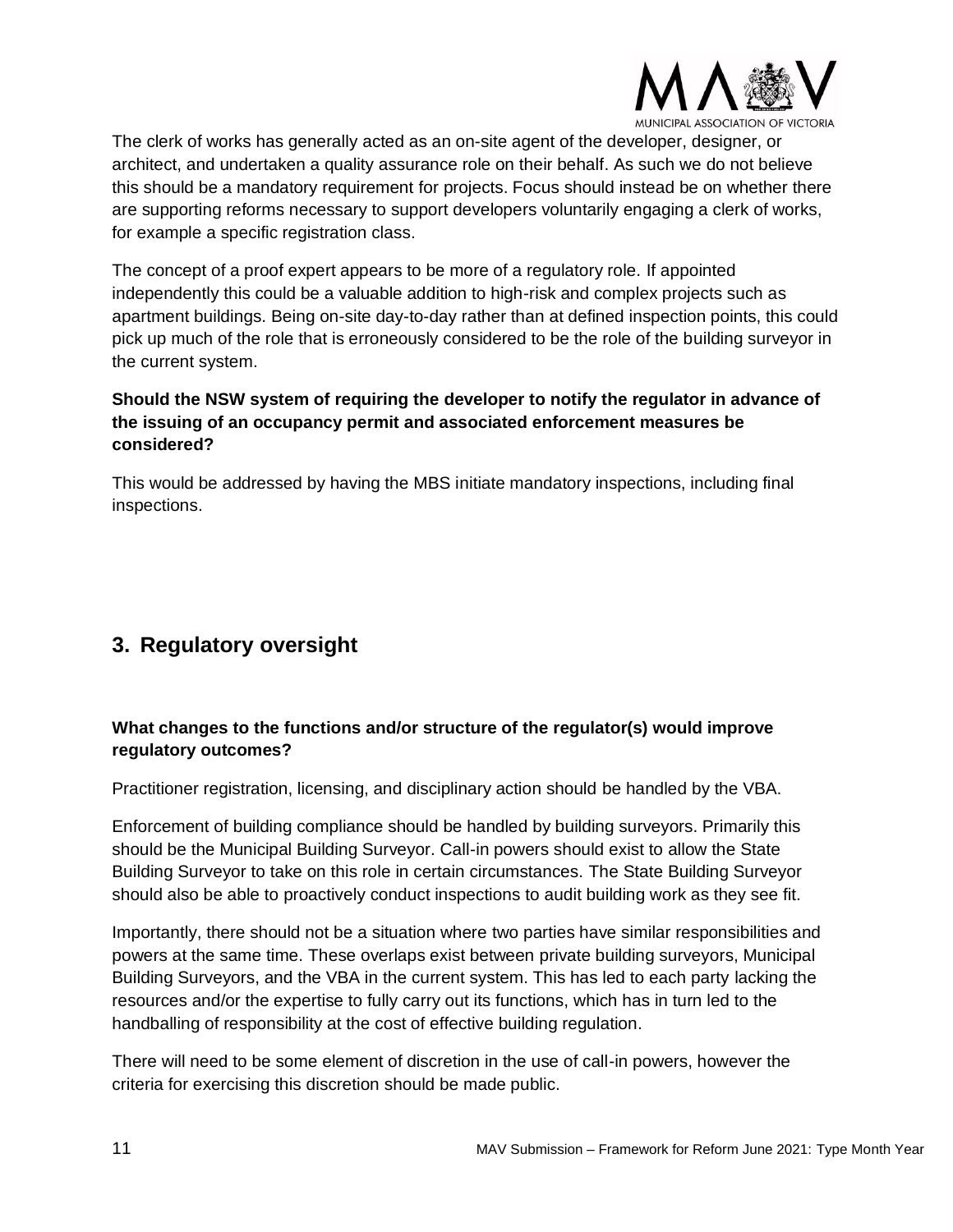

## **Will improvements to strengthen existing oversight arrangements adequately address the issues relating to regulatory oversight of the building and construction industry?**

No. Even if issues with overlapping responsibilities were addressed, the current system would require an unsustainable level of oversight by regulators to be effective. This is due to inherent conflicts of interest and a lack of mechanisms to require better from practitioners from design practitioners to tradespersons.

## **What are the benefits and risks of establishing an independent Office of the State Building Surveyor?**

The State Building Surveyor should be a statutory and independent position. One of the strengths of the existing model is that key decisions lie directly with the Municipal Building Surveyor, rather than through delegation of council powers.

# **What are your views on the most effective oversight structures for the regulatory functions in construction work, practitioners and consumer protections?**

As stated above, there should be a split between a building regulator and a practitioner regulator. It is important that there are clear expectations set out for each of these as well as the interaction between them. This is necessary to be able to promote accountability and assess the functioning of the regulatory system.

## **Should there be separate regulators for practitioners and for building works?**

Yes, as discussed above the VBA should regulate practitioners and the State Building Surveyors and Municipal Building Surveyors should regulate building work.

#### **Should regulation of all design practitioners be brought together under one regulator?**

Yes, all practitioners involved in the building industry should be regulated under a single body.

# <span id="page-11-0"></span>**4. Consumer protection**

# **Which of the approaches outlined above would improve the consumer experience most effectively?**

The commissioner model proposed, based on the commissioner for residential tenancies, has significant merit. It would provide an advocate for consumers as a whole, rather than just individual cases. It is regrettable that this does not already exist, as such a body would be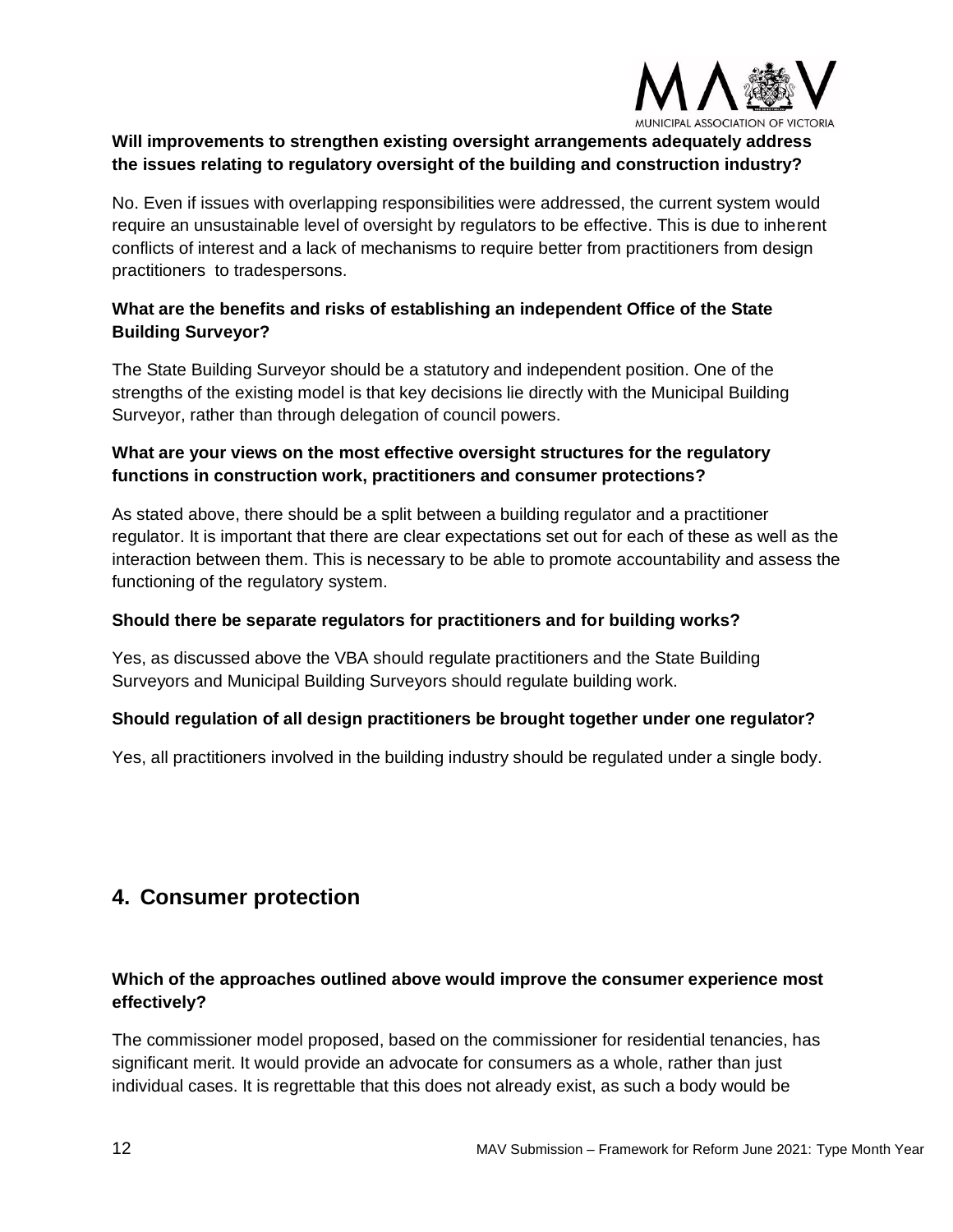

invaluable to the current reform process. As suggested, one of the functions of the commissioner could be to establish a consumer reference group or groups.

Improving and better resourcing current consumer advocacy and support services would assist consumers in navigating the dispute resolution system. As recommended by the Panel, this would also be improved by the establishment of a single point of entry for disputes and complaints.

It is unclear how much benefit there would be in embedding consumer protection as an objective of the Building Act without addressing what is expected explicitly through the Act. Consumer protection should certainly be an outcome of a properly functioning regulatory system. However, the building control system must remain primarily a regulatory framework rather than a consumer protection one.

## **Are there innovative ways to identify systemic issues faced by consumers in building and construction activities?**

Comprehensive data on disputes would provide valuable insights alongside inspection data.

#### **How can consumers be better represented in the building system?**

As above, a commissioner for building consumers, better support services, and single point of entry would go a long way to improving the representation of consumers.

### **What kinds of direct consumer feedback mechanisms would work best in the building context?**

Proposals of rating systems and similar tools to better share information about practitioners to consumers have some merit.

Consumers should still be able to have confidence in the role of the regulatory system to ensure any registered practitioner has an acceptable base level of competency and conduct, and that where this is breached the consumer will be protected.

#### **Are there other key issues and possible improvements the Panel should consider?**

Reforms to the regulatory system should reduce the frequency and severity of issues consumers face. However, no regulatory system is perfect so attention must turn to how to protect consumers when things do go wrong. We support the Panel's recommendation that the Victorian Government explore project-based insurance as a primary method of protecting consumers.

Subsequent owners are arguably more vulnerable to defective building work than the initial owners. They had no opportunity to select practitioners, nor are they made aware of issues that come up through construction. The rights of subsequent owners should be clearly addressed through legislation, rather than the current situation that relies on case law.